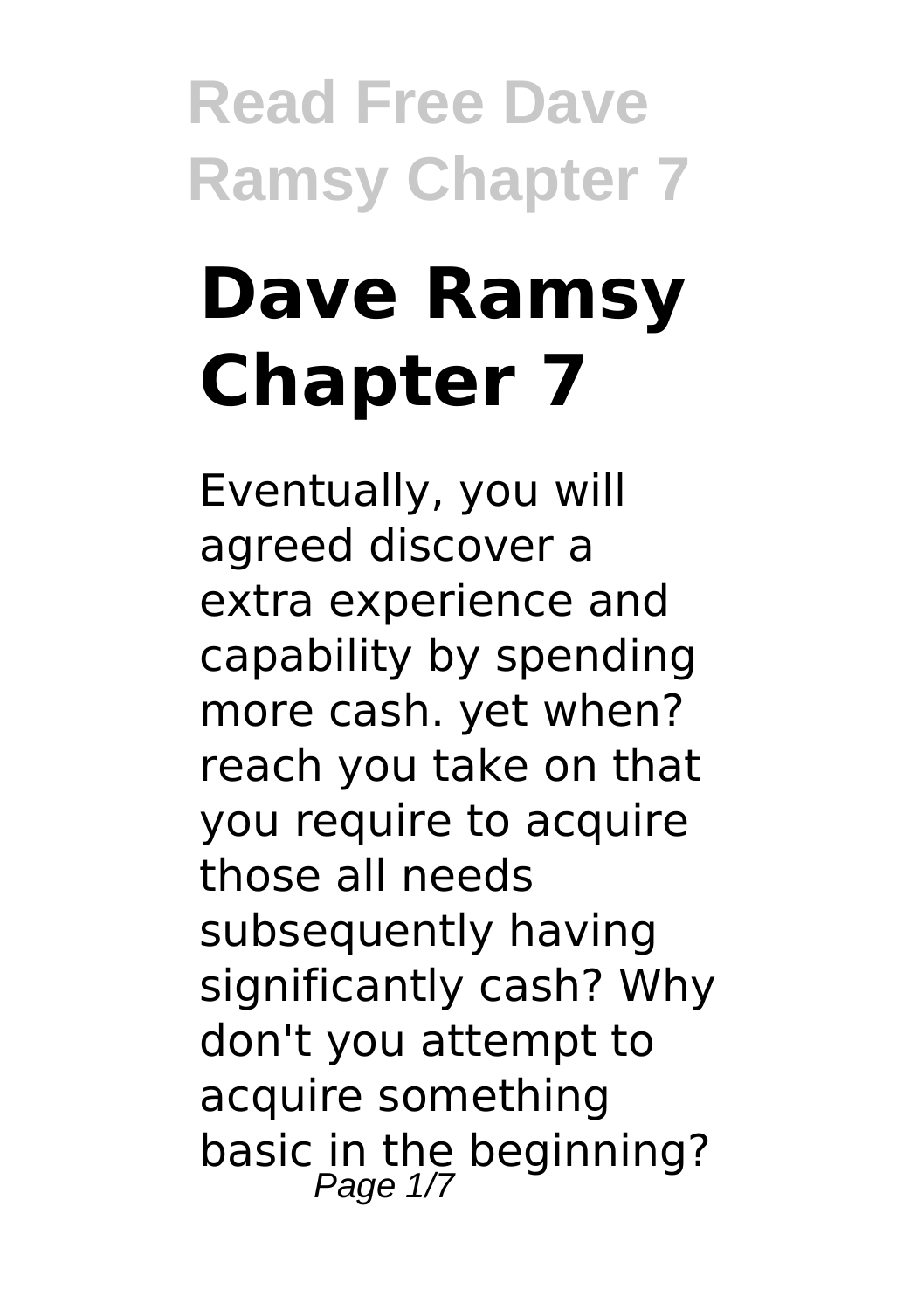That's something that will guide you to understand even more in relation to the globe, experience, some places, like history, amusement, and a lot more?

It is your utterly own period to play a role reviewing habit. along with guides you could enjoy now is **dave ramsy chapter 7** below.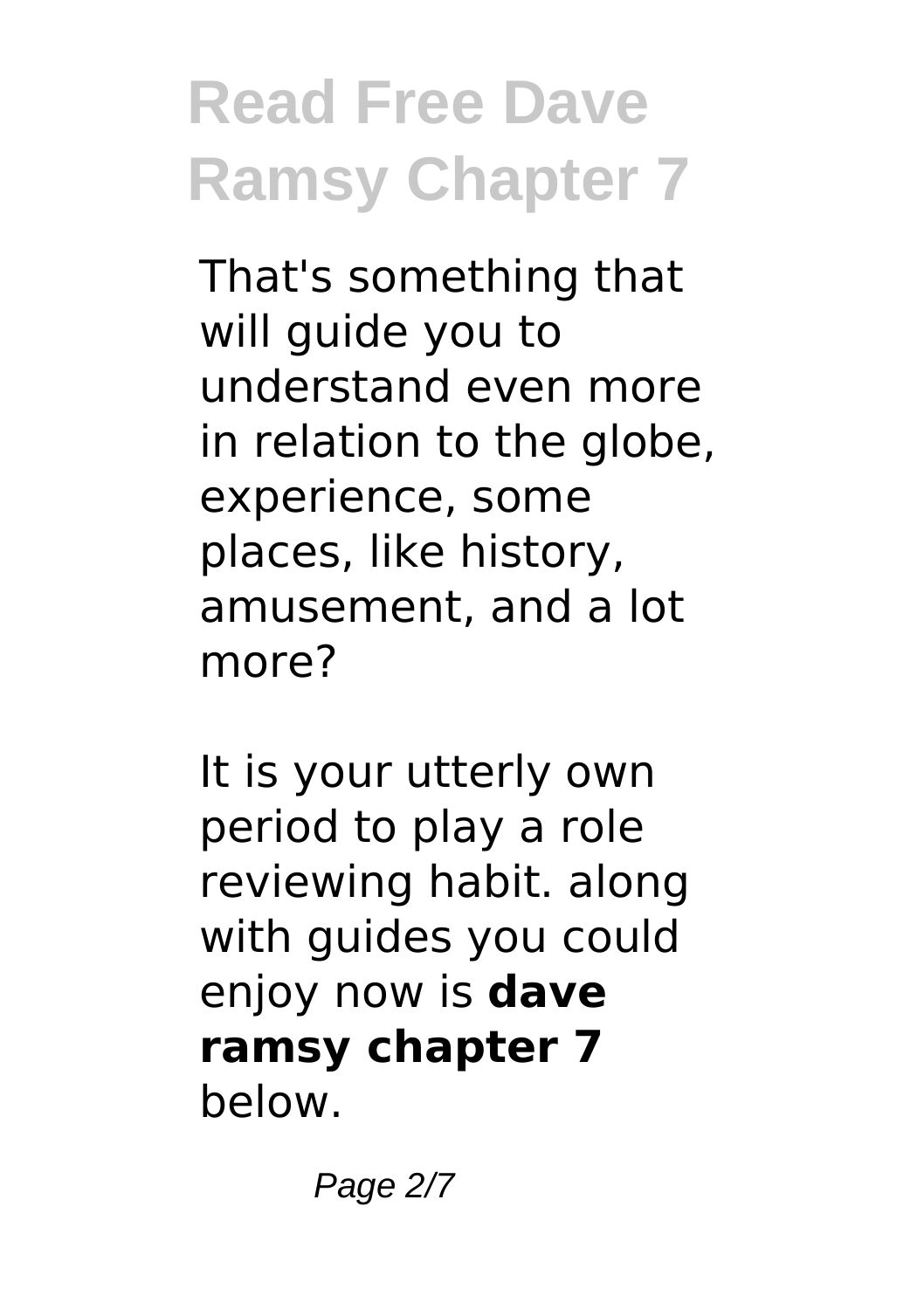You won't find fiction here – like Wikipedia, Wikibooks is devoted entirely to the sharing of knowledge.

#### **Dave Ramsy Chapter 7**

Corey Ian Haim (December 23, 1971 – March 10, 2010) was a Canadian actor. He starred in a number of 1980s films, such as Lucas, Silver Bullet, Murphy's Romance, License to Drive and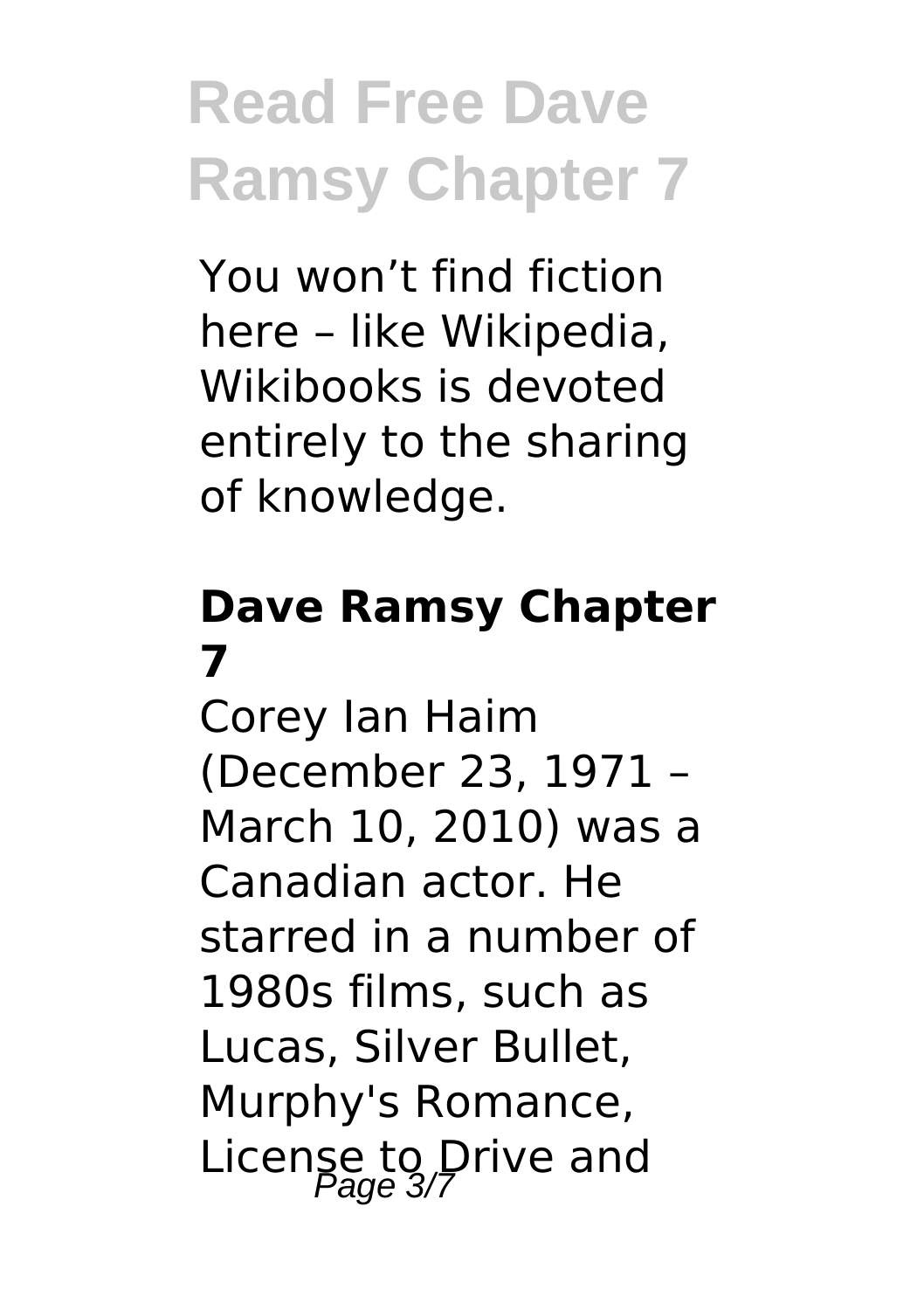Dream a Little Dream.His role alongside Corey Feldman in The Lost Boys made him a household name. Known as The Two Coreys, the duo became 1980s icons and appeared together in seven films, later starring in the A ...

#### **Corey Haim - Wikipedia** Subaru's EE20 engine was  $a_{\text{Page 4/7}}^{2.0}$ -litre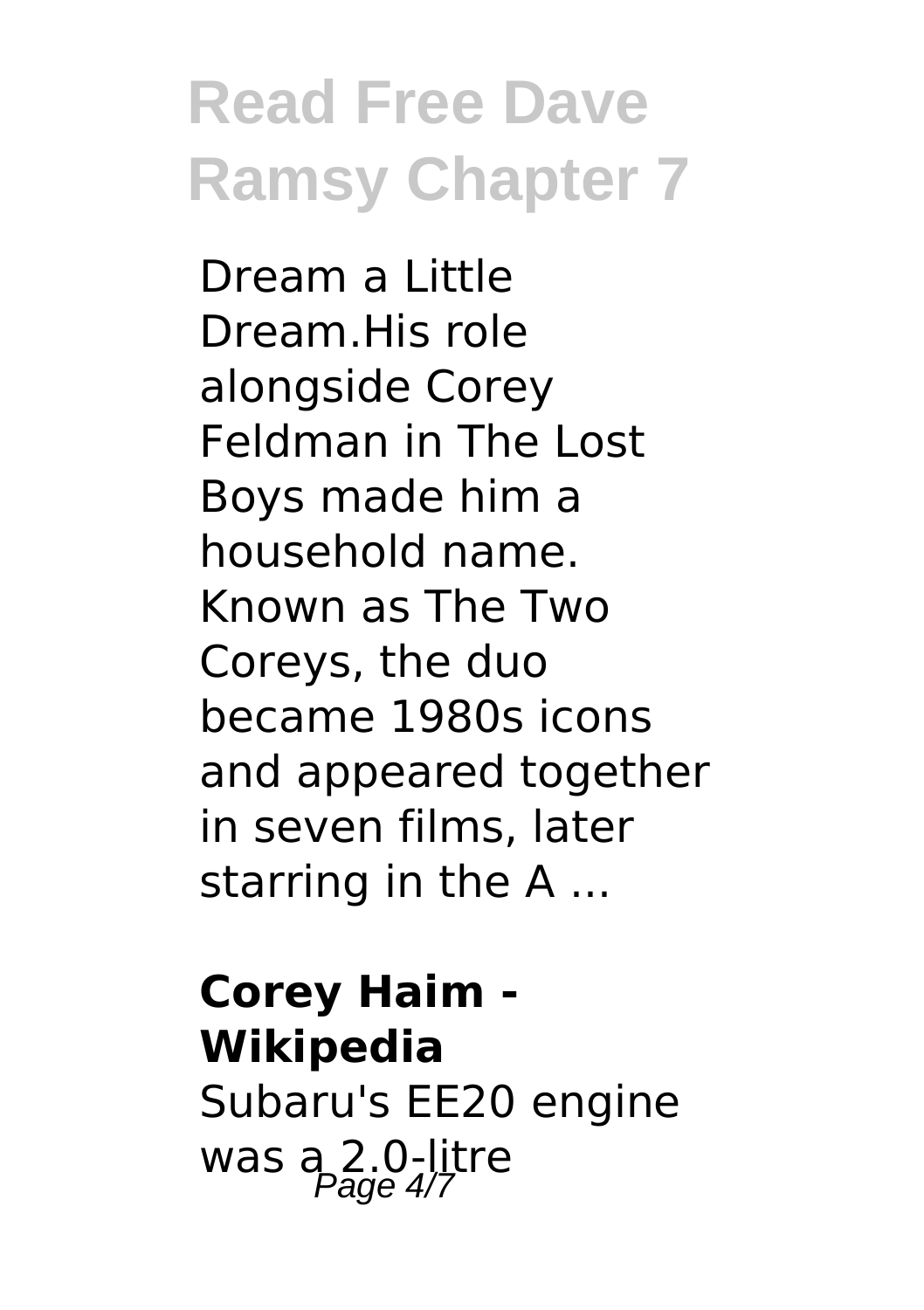horizontally-opposed (or 'boxer') fourcylinder turbo-diesel engine. For Australia, the EE20 diesel engine was first offered in the Subaru BR Outback in 2009 and subsequently powered the Subaru SH Forester, SJ Forester and BS Outback.The EE20 diesel engine underwent substantial changes in 2014 to comply with Euro 6 emissions standards – these changes are ...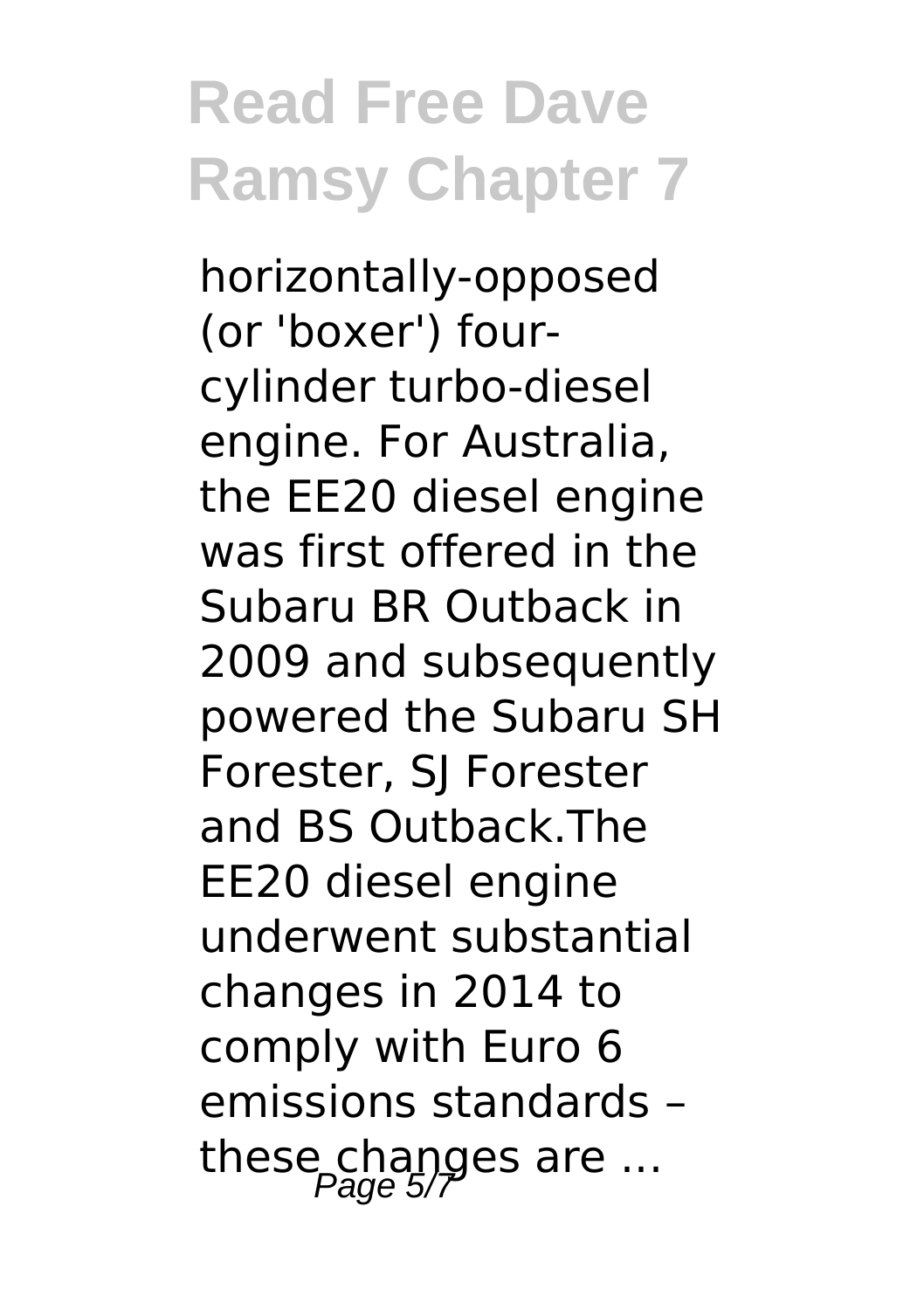#### **Subaru EE20 Diesel Engine - australianc ar.reviews**

Three multiinvestigator groups that operate principally in the TB/HIV space: The South African TB Vaccine Initiative (SATVI), which includes Mark Hatherill (Director), Tom Scriba (Deputy Director) and Elisa Nemes; The Wellcome Centre for Infectious Diseases